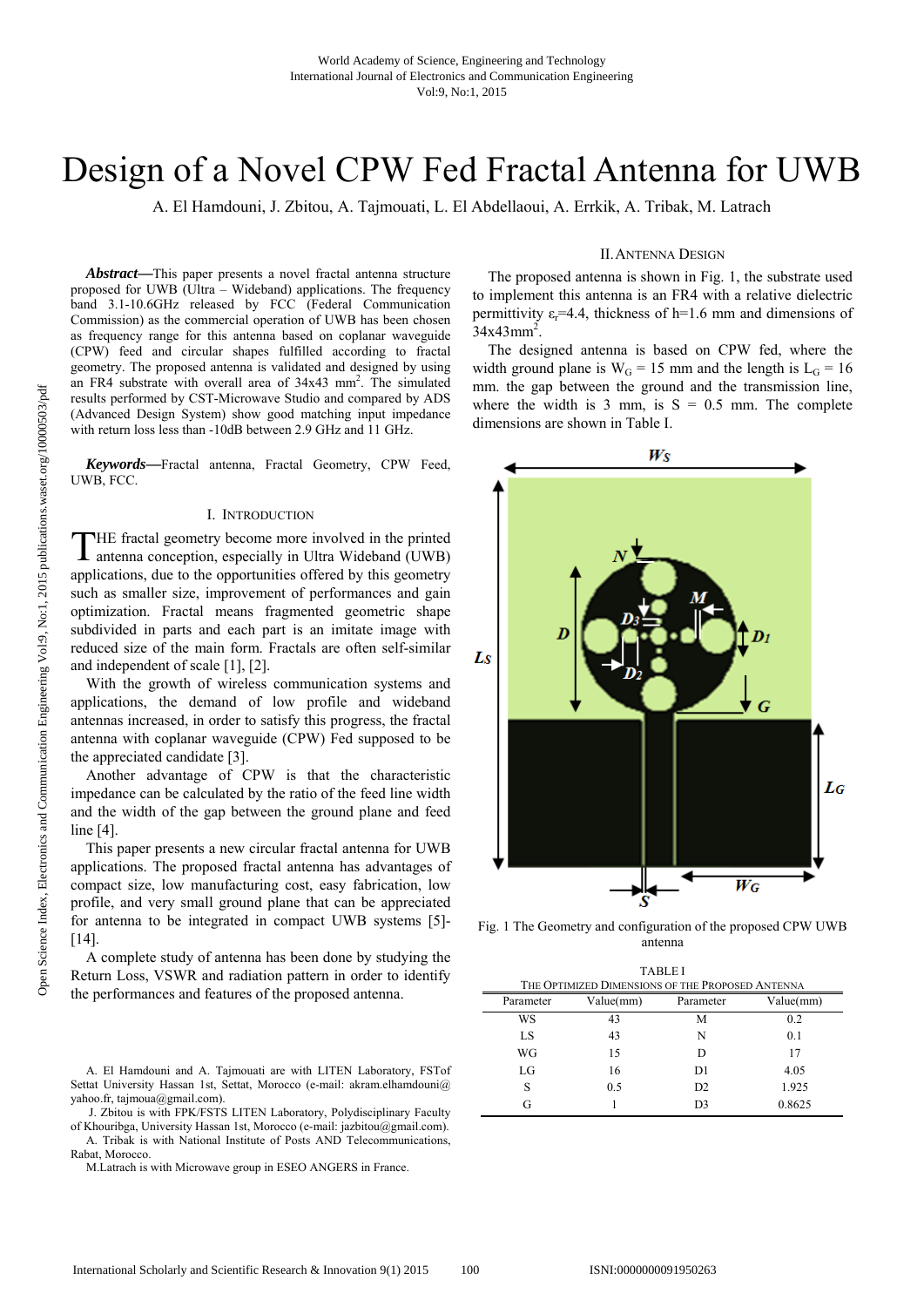#### III. RESULTS AND DISCUSSION

The antenna design and simulation is performed by using the Finite Integration Technique included in CST Microwave Studio, in order to optimize the lengths of the ground planes (WG, LG), the gap (S) between the ground planes and feed line and the distance (G) which separates the circular radiator to the ground planes. Once the above parameters have been detected and optimized, the next step was to make the main circular slot in different positions in circular radiator to keep the self-similarity of the fractal antenna geometry.

As shown in Fig. 2, the fractal antenna improves the matching input impedance in the whole FCC frequency band between the frequency 3.1 GHz and 10.6 GHz with return loss less than -10dB.



Fig. 2 Return Loss versus frequency by CST

In order to double check the results given by CST Microwave it was necessary to use another electromagnetic software such as ADS (Advanced Design System) from Agilent Technologies using the method of moment integrated in ADS. The result is shown in Fig. 3.



Fig. 3 Return Loss versus frequency in ADS

As shown in the Fig. 4 a good agreement in terms of Return Loss  $(S_{11})$  obtained by CST and ADS.

The radiation pattern is given by Figs. 5-8 in the plane E, which is shown that the antenna is omnidirectional in low frequencies such as 3 GHz and 7 GHz and slightly omnidirectional in high frequencies such as 8 GHz and 10 GHz.



Fig. 4 Return Loss versus frequency in ADS



Fig. 5 The Diversity radiation pattern in E-plane of frequency 3.5416 GHz simulated by CST Microwave



Fig. 6 The diversity radiation pattern E-plane of frequency 7 GHz simulated by CST Microwave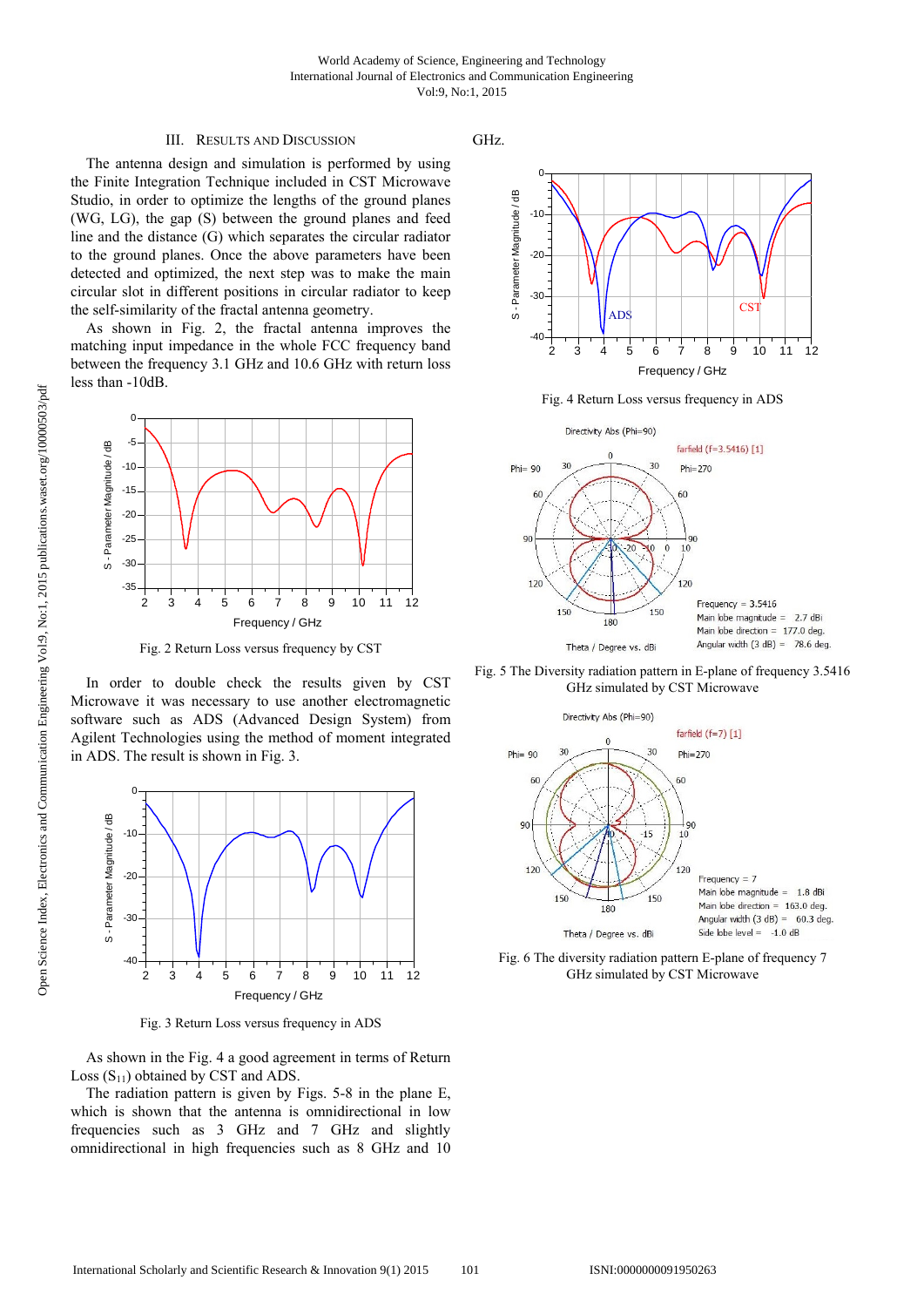#### World Academy of Science, Engineering and Technology International Journal of Electronics and Communication Engineering Vol:9, No:1, 2015



Fig. 7 The diversity radiation pattern E-plane of frequency 8.4604 GHz simulated by CST Microwave.



Fig. 8 The diversity radiation pattern E-plane of frequency 10.174 GHz simulated by CST Microwave.

The radiation pattern is given by Figs. 9-12 in the plane H, which is shown that the antenna is also omnidirectional in low frequencies which are 3.5416 GHz and 7 GHz and lose the Omni – directionality in high frequencies which are 8.4604 GHz and 10.174 GHz.







Fig.10 The diversity radiation pattern H-plane of frequency 7 GHz simulated by CST Microwave



Fig. 11 The diversity radiation pattern H-plane of frequency 8.4604 GHz simulated by CST Microwave.



Fig. 12 The diversity radiation pattern H-plane of frequency 10.174 GHz simulated by CST Microwave

## IV. CONCLUSION

The designed fractal UWB antenna with CPW Fed detailed in this paper, considered as original antenna that can be used in the released frequency band  $3.1 - 10.6$  GHz for FCC as Ultra wideband (UWB), because the Return Loss graph has been matched at 50  $\Omega$  and less than -10dB within the above range simulated by both software CST Microwave and ADS. The final circuit is miniature, low cost and presents good performances in term of radiation pattern and matching input